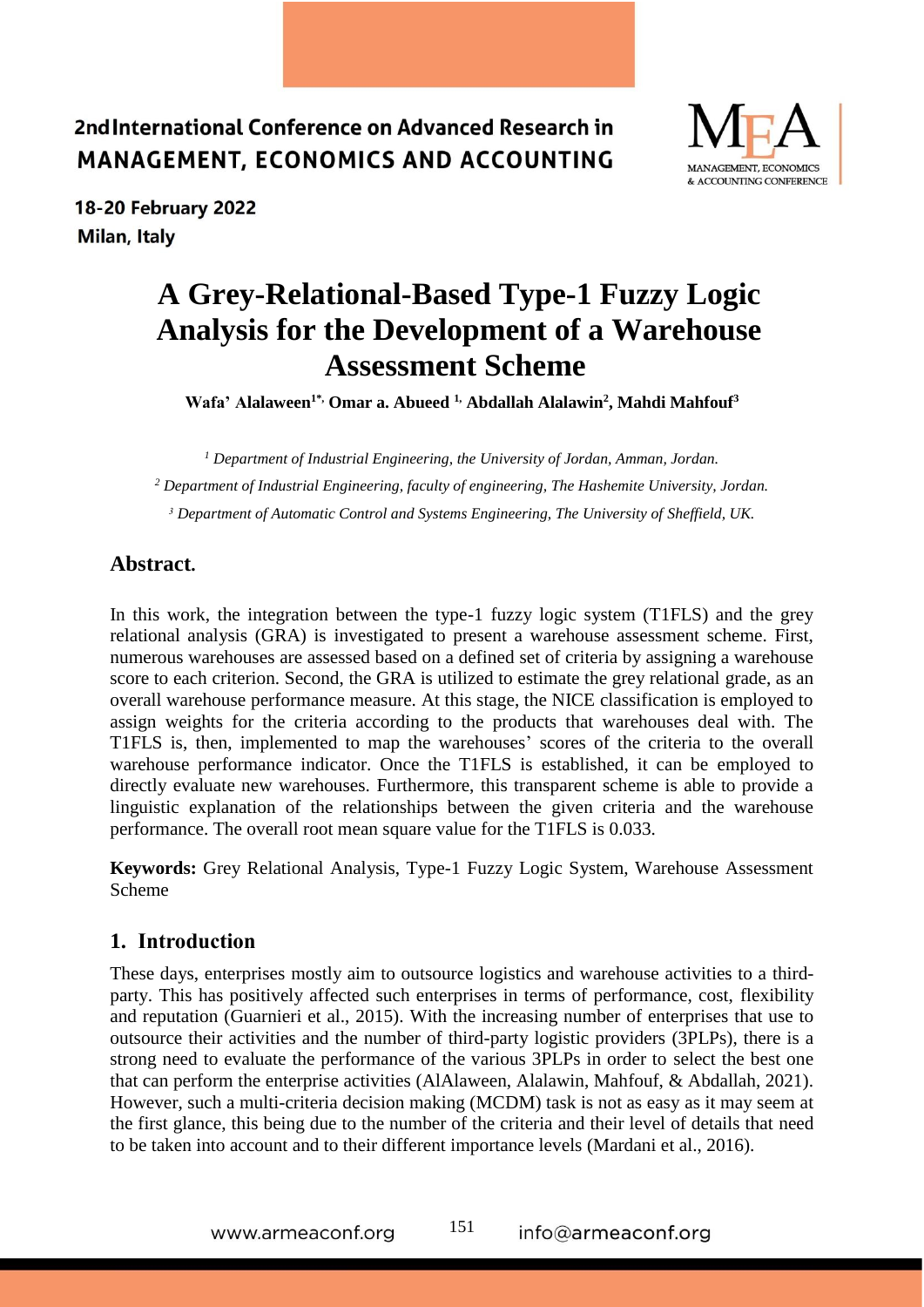

### 18-20 February 2022 Milan, Italy

The evaluation of 3PLPs and various MCDM methods for selecting the best 3PLP have been the subject of numerous research articles (Goepel & Performance, 2019; Mardani et al., 2016). Some papers have discussed the criteria that need to be used in evaluating 3PLPs. Such criteria include, for example, reputation, cost, quality as well as delivery time (Mardani et al., 2016). In addition, some papers have been devoted to the development of both qualitative as well as quantitative MCDM approaches (Goepel & Performance, 2019; Roy et al., 2019). For instance, the analytic hierarchy process (AHP) has been utilized to assign weights to the given criteria and, then, evaluate 3PLPs accordingly (Evangelista et al., 2018). Likewise, the analytic network process (ANP) that generalized the AHP has been used to assess 3PLPs in the same way AHP does but by taking into consideration the interrelationships among the given criteria (Tjader et al., 2014). Furthermore, data envelopment analysis, as a linear optimization algorithm, has also been employed to elicit the optimal 3PLP that has the maximum efficiency (Bajec & Tuljak-Suban, 2019). Due to the improvement in the computing capacities these days, artificial intelligence paradigms such as artificial neural network and fuzzy logic have been developed to assess 3PLPs (AlAlaween, Alalawin, Mahfouf, & Abdallah, 2021). For instance, a dynamic T1FLS was presented to assess various warehouses in different 3PLPs (AlAlaween, AlAlawin, Mahfouf, Abdallah, et al., 2021).

In general, the presented MCDM approaches have their own strengths and limitations. Therefore, the integration of two or more MCDM approaches has hitherto been investigated before (Keshavarz Ghorabaee et al., 2017). For instance, the fuzzy logic was embedded with the AHP, ANP and DEA in order to deal with uncertainties. In this context, uncertainties imply not only uncertainties in the subjective information but these also uncertainties in the estimation of the overall performance (AlAlaween, AlAlawin, Mahfouf, Abdallah, et al., 2021). In addition, the genetic algorithm was embedded with the ANP in order to circumvent the pairwise comparison computations and to linguistically and numerically represent the strength of the interrelationships (AlAlaween, AlAlawin, Al-Durgham, et al., 2021). Likewise, the weighted aggregated sum product assessment approach was integrated with the interval type-2 fuzzy to weight a set of given criteria that were used to assess 3PLPs (Keshavarz Ghorabaee et al., 2017). It was shown that the integration of two or more of the MCDM approaches was able to circumvent the limitations of a single approach. It is worth mentioning that the majority of these papers assessed warehouses and their related activities as a part of the 3PLPs. Since warehouses and their related activities account for most of the cost (Keshavarz Ghorabaee et al., 2017), there is, therefore, a strong need to assess them effectively and systematically in order to offer clearer insights to decision-makers. In this research work, an MCDM algorithm that integrates the type-1 fuzzy logic system (T1FLS) and the grey relational analysis (GRA) is proposed to present a warehouse assessment scheme based on the criteria that affect its performance and its related activities. Such an algorithm can assess warehouses according to the defined criteria and can deal with uncertainties. The rest of the paper is organized as follows: the criteria that affect the warehouse performance are summarized in Section 2. The MCDM algorithm that integrates the T1FLS and the GRA is presented in Section 3, where the results obtained by implementing the algorithm are discussed in Section 4. The conclusions and some future work are, finally, summarized in Section 5.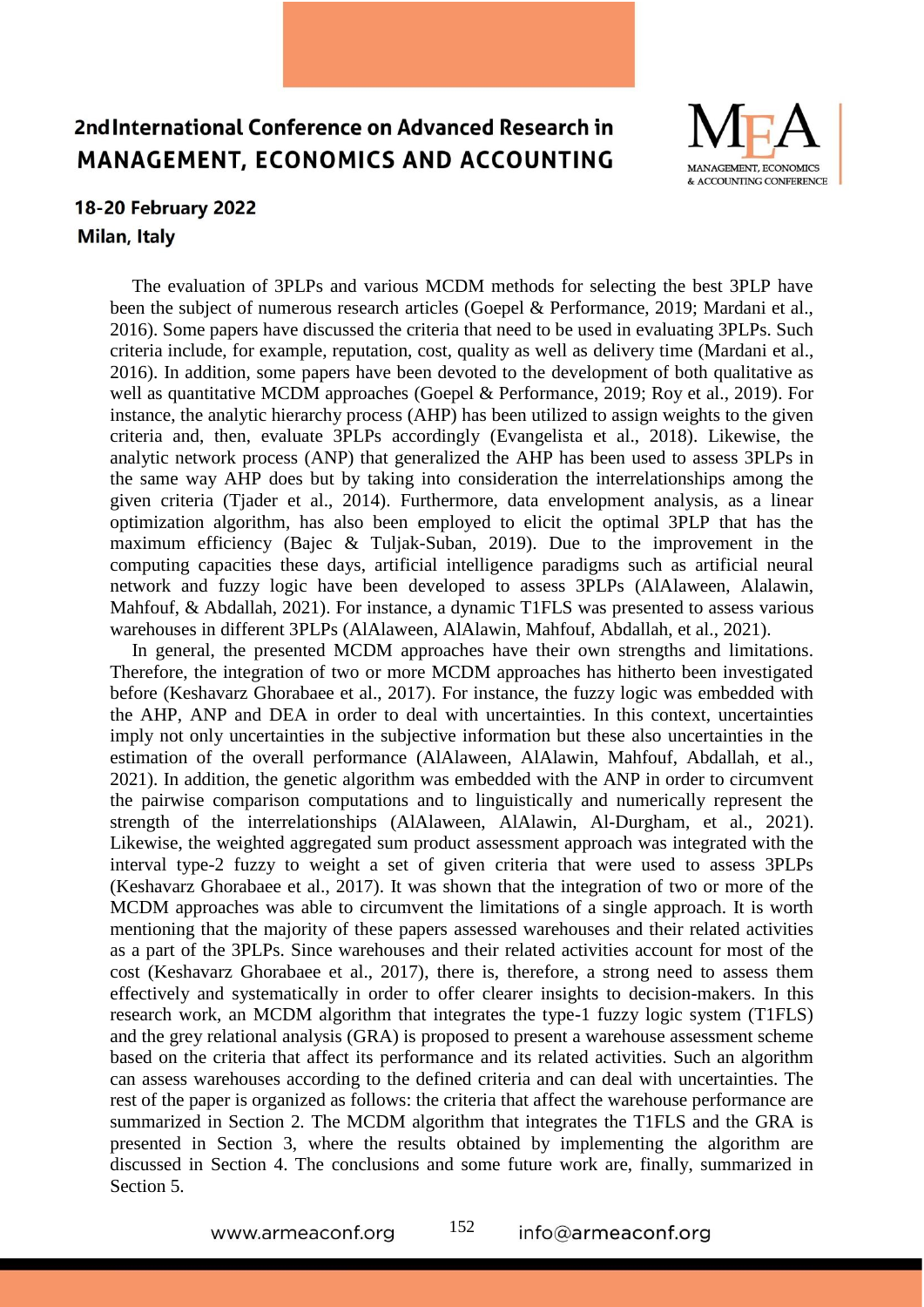

## 18-20 February 2022 Milan, Italy

### **2. Criteria**

The set of criteria that influences a warehouse performance was identified by reviewing the literature and expert knowledge via interviews and online survey (AlAlaween, Alalawin, Mahfouf, & Abdallah, 2021; AlAlaween, AlAlawin, Mahfouf, Abdallah, et al., 2021). The set of the ten criteria is shown in Table 1. In addition, the sub-criteria for each criterion were also defined and shown in Table 1.

For each sub-criterion defined in Table 1, a set of sub-sub-criteria were identified to account for different levels of details. For example, "Layout", as a sub-criterion, has several sub-subcriteria related to (i) the space of workstations and activities; (ii) space requirements for activities; (iii) support area (e.g. locker room and food services); (iv) warehouse flow and system operations; (v) ergonomic layout requirements (e.g. human-machine interface); (vi) flexibility of a layout design; and (vii) comprehensive signage in multiple language. To systematically evaluate warehouses, a checklist that contains several questions related to each sub-sub-criterion was developed. For instance, various question can be used to assess the subsub-criteria related to the layout. An examples of such questions is "Has the organization determined the space of workstations and activities according to a conducted study or standards?"

Table I The criteria and the sub-criteria (AlAlaween, Alalawin, Mahfouf, & Abdallah, 2021; AlAlaween, AlAlawin, Mahfouf, Abdallah, et al., 2021).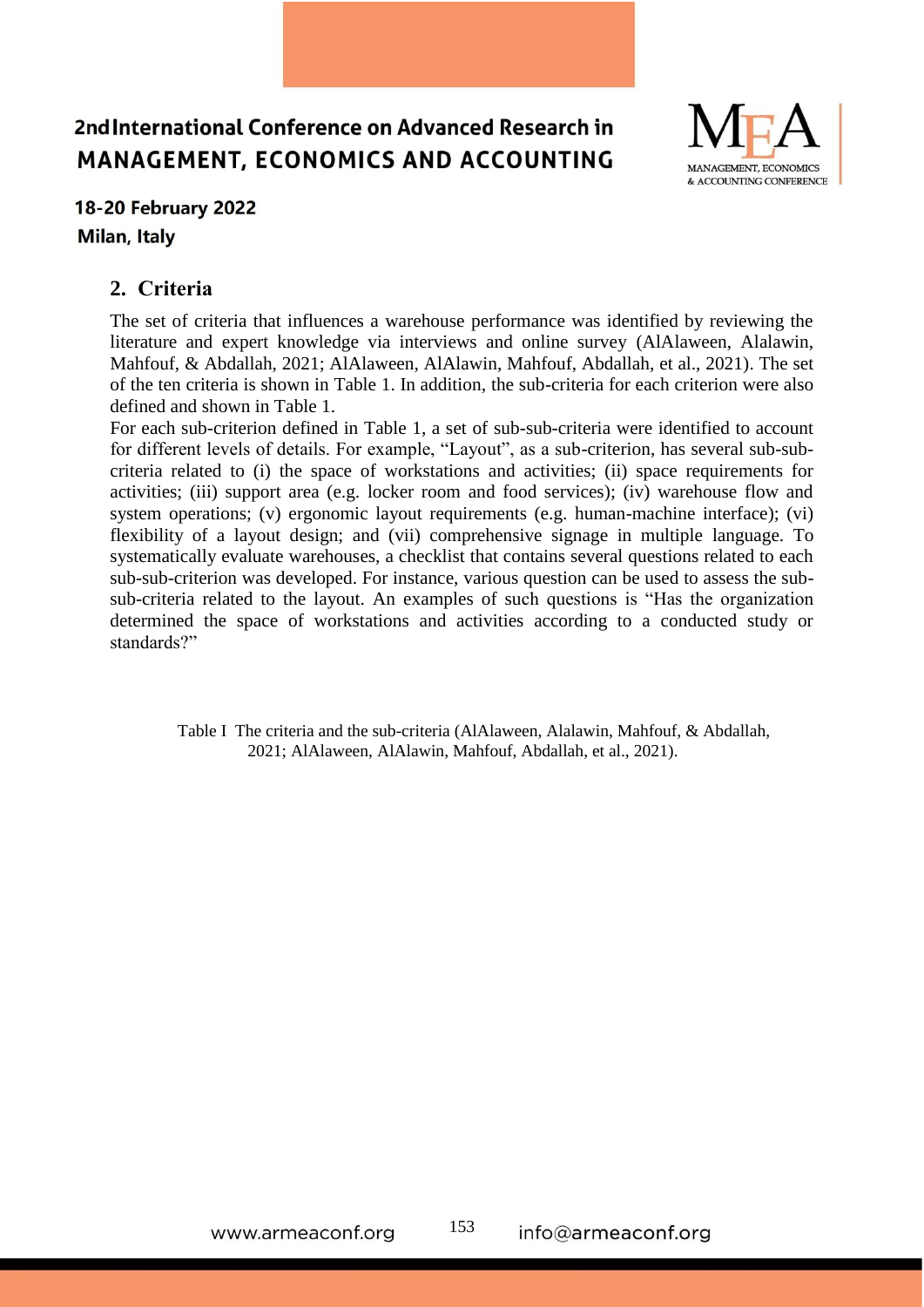

## 18-20 February 2022 Milan, Italy

| Criteria                       | Sub-criteria                                                                                                                                 |                                                                                             |  |  |  |  |  |
|--------------------------------|----------------------------------------------------------------------------------------------------------------------------------------------|---------------------------------------------------------------------------------------------|--|--|--|--|--|
| Facilities                     | Location<br>$\bullet$<br>Number of locations<br>Layout<br>Security<br>$\bullet$                                                              | Work conditions and workplace environment                                                   |  |  |  |  |  |
| Material handling<br>equipment | Optimal material handling system<br>٠<br>Periodical tests and preventive maintenance<br>Risk assessment and safety training and instructions |                                                                                             |  |  |  |  |  |
| Products                       | ٠<br>Product traceability<br>٠<br>• Waste management system                                                                                  | Labelling system                                                                            |  |  |  |  |  |
| Processes                      | • Pre-advice<br>Receiving<br>Checking<br>Put-away<br>Cross-docking<br>٠                                                                      | Storing<br>٠<br>Replenishment<br>Picking and packing<br>Dispatching<br>Value-added services |  |  |  |  |  |
| Warehouse management<br>system | All operations<br>٠<br>Ability to interface<br>٠<br>Being accessible and protected<br>٠                                                      |                                                                                             |  |  |  |  |  |
| Energy efficiency              | Use of an efficient energy system<br>٠<br>Use of solar panels, biomass and wind turbines                                                     |                                                                                             |  |  |  |  |  |
| Ethics                         | Code of ethics<br>$\bullet$<br>• Code of conduct                                                                                             |                                                                                             |  |  |  |  |  |
| Safety                         | Safe environment<br>٠<br>Hazard codes<br>Contingency plan<br>٠                                                                               |                                                                                             |  |  |  |  |  |
| Quality management<br>system   | System documentation and control<br>٠<br>Internal audit<br>Management review<br>Preventive and corrective actions<br>٠                       |                                                                                             |  |  |  |  |  |
| Human resources system         | Training and development<br>٠<br>Resources planning<br>٠                                                                                     |                                                                                             |  |  |  |  |  |

## **3. The proposed algorithm**

In general, a MCDM process, where the optimal set of scenarios or alternatives need to be identified, can be a complex process in particular when a number of conflicting criteria need to be taken into account (AlAlaween, Alalawin, Mahfouf, & Abdallah, 2021). Likewise, most of the MCDM problems are surrounded by uncertainties that can determine the fate of the MCDM process (Wafa'H et al., 2021). Thus, an MCDM algorithm that integrates T1FLS and the GRA is presented to develop a warehouse assessment scheme based on the criteria listed in Section 2. The schematic diagram of the proposed MCDM algorithm is depicted in Figure 1. As presented in such a figure, the set of the criteria is utilized in evaluating the warehouses, or generally the alternatives. In such a step, a checklist can be utilized to facilitate the process of evaluating the warehouses/alternatives based on a predefined scale. The GRA is, then, employed to estimate the grey relational grade, as a performance indicator of the warehouses. The T1FLS is, then, utilized to map the performance indicator of the warehouses to the performance indicators of the criteria for the warehouses. Once the T1FLS is successfully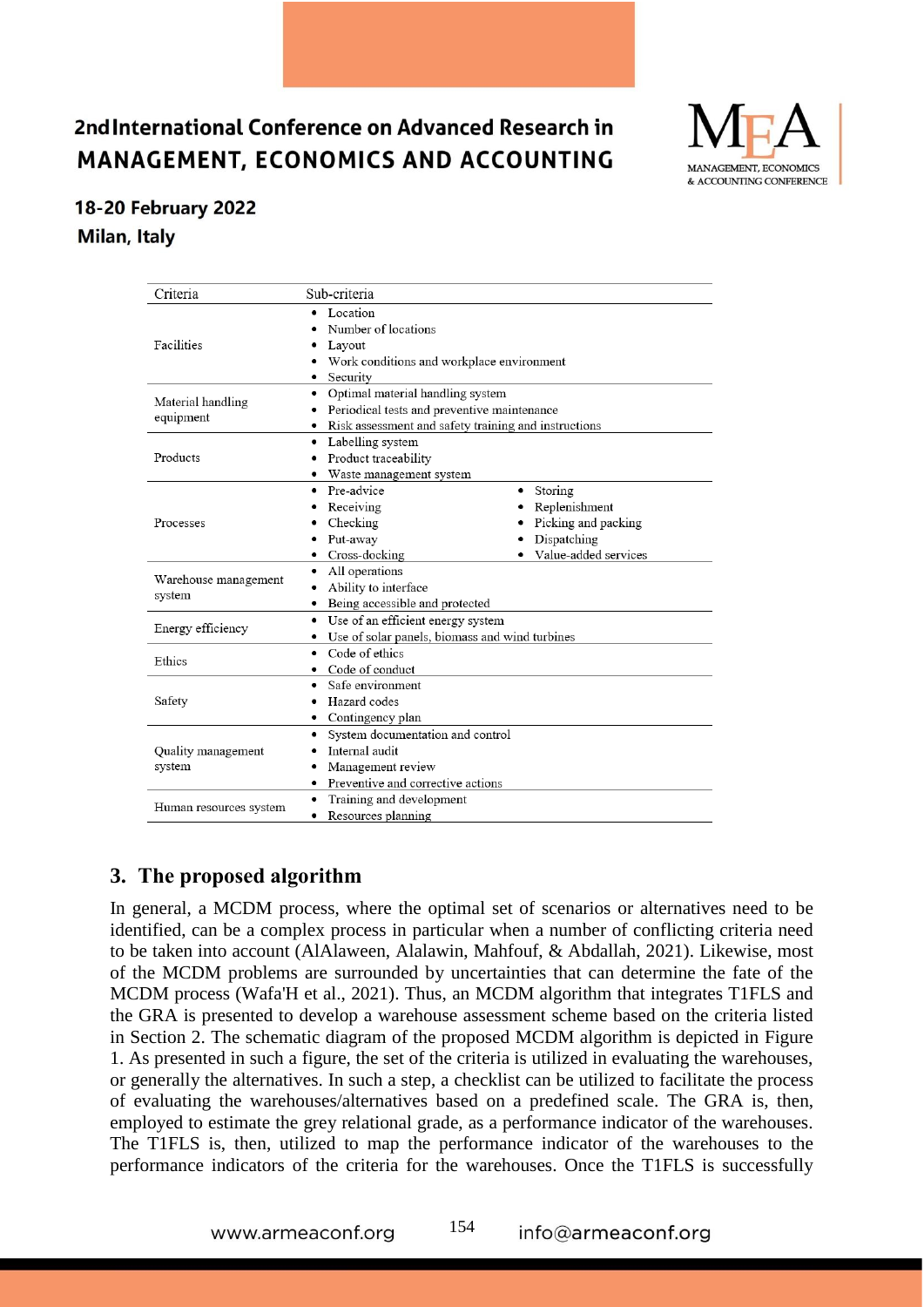

### 18-20 February 2022 Milan, Italy

established, it can be directly used to calculate the performance indicators for new warehouses without the need to re-implement the GRA algorithm. Furthermore, the T1FLS can provide a linguistic understanding of the relationships between the warehouse performance and the defined criteria in the form of fuzzy If-Then rules. To get grips with the mathematics behind the GRA and the T1FLS, the key developments of such algorithms are summarized in the following sub-sections. For further details, readers can refer to various references (AlAlaween, Alalawin, Mahfouf, & Abdallah, 2021; Hu, 2020; Huang et al., 2019; Mendel, 2017).



Figure 1 The schematic diagram of the new proposed algorithm for the warehouse assessment scheme development.

### **3.1 Grey Relational Analysis**

In general, the GRA is employed to estimate the correlation between a reference sequence and comparability sequences, where such a correlation is, then, utilized to rank the sequences (Huang et al., 2019). As shown in Figure 1, the first step of the GRA is the grey relational generating step. It is worth mentioning that the calculations in such a step depend on classifying the criteria into Larger-The-Better (LTB), Nominal-The-Best (NTB) (i.e. close to a desired value ( $p_j^*$ ) and Smaller-The-Better (STB). In this step, the comparability sequences  $(x_{ij})$  of the *i*<sup>th</sup> alternative and the *j*<sup>th</sup> attribute are determined using the performance values  $(p_{ij})$ as follows (Huang et al., 2019):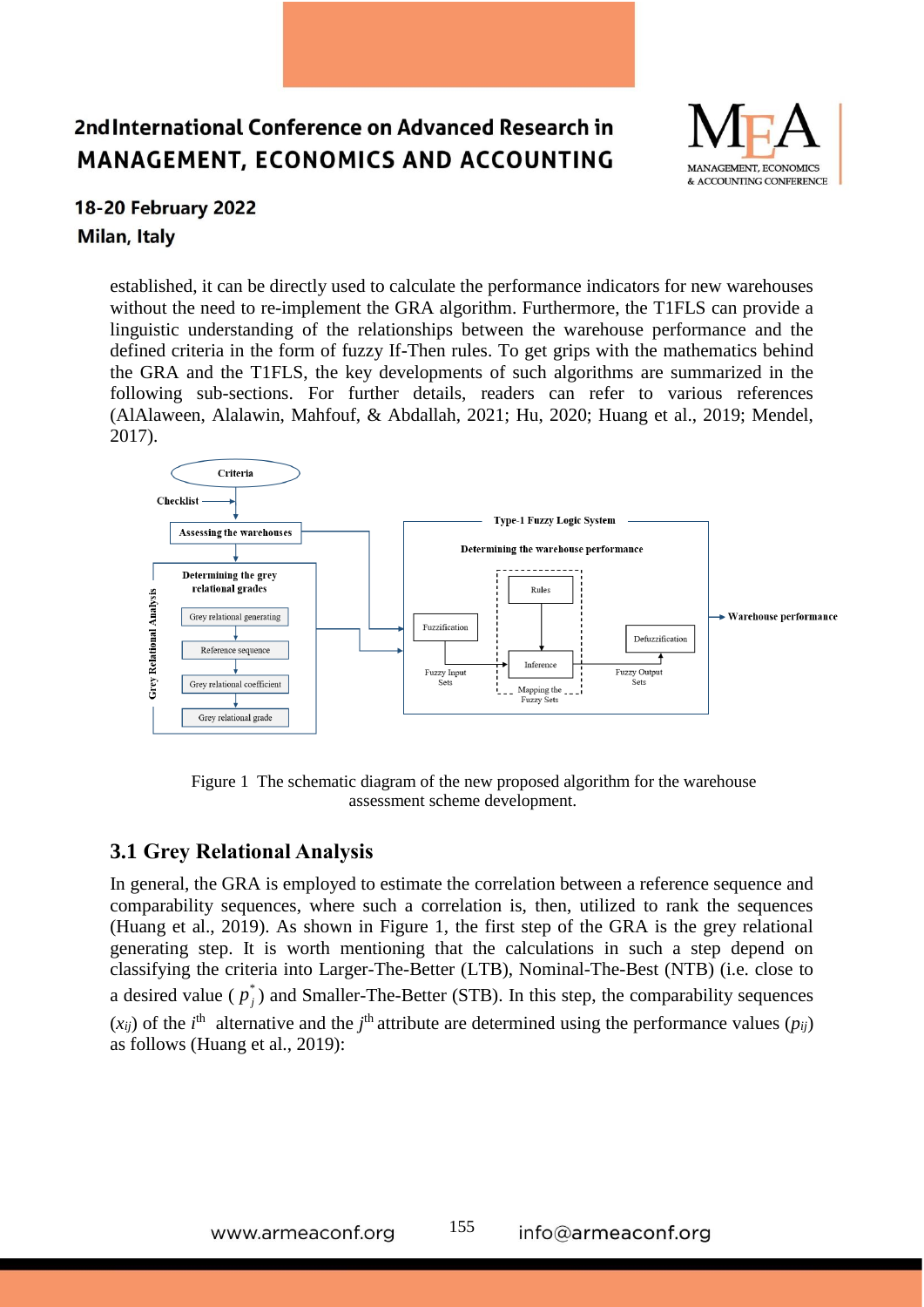

### 18-20 February 2022 Milan, Italy

$$
x_{ij} = \begin{cases}\n\frac{p_{ij} - Min\left(p_{ij}^i\right)}{Max\left(p_{ij}^i\right) - Min\left(p_{ij}^i\right)} & \text{For LTB} \\
\frac{Max\left(p_{ij}^i\right) - Min\left(p_{ij}^i\right)}{Max\left(p_{ij}^i\right) - Min\left(p_{ij}^i\right)} & \text{For STB} \\
1 - \frac{|p_{ij} - p_{j}^*|}{Max\left\{Max\left(p_{ij}^i\right) - p_{j}^*, p_{j}^* - Min\left(p_{ij}^i\right)\right\}} & \text{For NTB}\n\end{cases}
$$

where the superscript i is used to indicate that the minimum/maximum operations are estimated over the alternatives. It is worth noting that  $x_{ii}$  is in the range of 0 to 1, where a value that is close to 1 implies that the performance value is better for the  $j<sup>th</sup>$  attribute (Hu, 2020). Thus, the alternative with high  $x_{ij}$  values (i.e. a value of 1 or close) is deemed to represent the best one. Since such an alternative does not commonly exist, a reference sequence  $(x_{0j})$  is often defined. Based on  $x_{0j}$ , the grey relational coefficient  $(\eta)$  is then estimated as follows (Hu, 2020):

$$
\eta\left(x_{0j}, x_{ij}\right) = \frac{\Delta_{\min} + \lambda \Delta_{\max}}{\Delta_{ij} + \lambda \Delta_{\max}}\tag{2}
$$

where  $\Delta_{ij}$  represents the absolute value of  $(x_{0j} - x_{ij})$ , and the parameters  $\Delta_{min}$  and  $\Delta_{max}$ represent their minimum and maximum values, respectively. The parameter  $\lambda$  represents the distinguishing coefficient, which is in the range of 0 to 1. Finally, the *i*<sup>th</sup> grey relational grade  $(\theta_i)$  can be estimated by determining the weighted average of the coefficients for the *i*<sup>th</sup> alternative (Huang et al., 2019).

#### **3.2Type-1 Fuzzy Logic System**

The T1FLS has been utilized in many areas (e.g. pharmaceuticals and manufacturing) (AlAlaween, AlAlawin, Al-Durgham, et al., 2021). In addition to its ability to extract linguistic understanding, this can be attributed to its ability to represent complex input-output relationships and to deal with uncertainties (AlAlaween, AlAlawin, Mahfouf, Abdallah, et al., 2021). The T1FLS consists of four stages, as presented in Figure 1. In general, the fuzzification process transforms the crisp input (z) into the fuzzy input vector and defines its membership functions. Many types of the membership functions (e.g. trapezoidal and triangular) can be utilized. Because of its continuity and smoothness attributes, the Gaussian membership function is employed in this research paper. The fuzzy inputs are, then, mapped to the fuzzy outputs in the inference operation that uses the linguistic rules, which are usually provided by experts in the area under investigation or extracted from a provided data set. The

inference stage can be expressed by the fuzzy basis function  $(\varphi_i(z))$  as follows (Karnik & Mendel, 2001):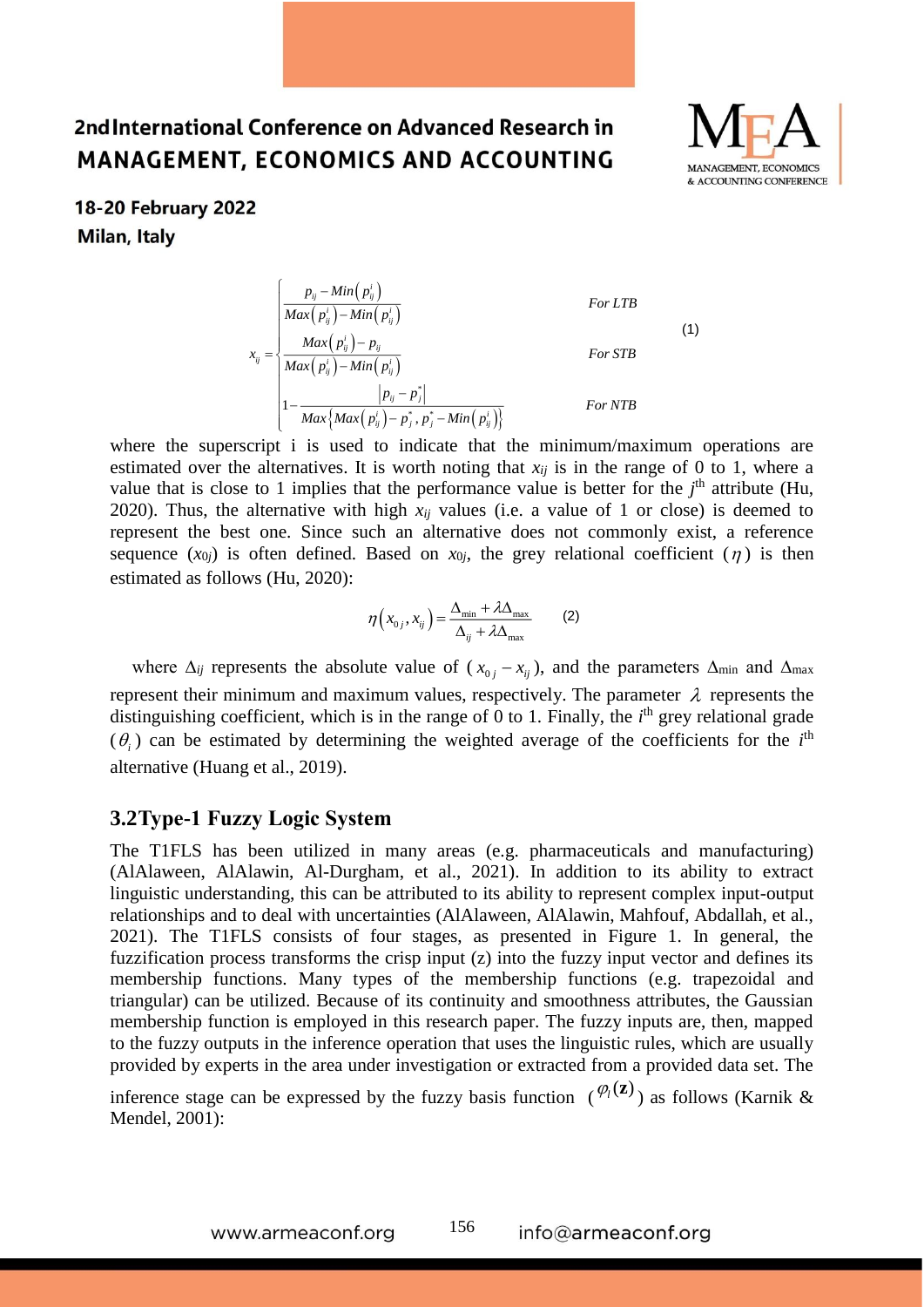

18-20 February 2022 **Milan, Italy** 

$$
\varphi_{l}(\mathbf{z}) = \frac{\prod_{s=1}^{n} \mu_{s}^{l}(z_{s})}{\sum_{l=1}^{R} \prod_{s=1}^{n} \mu_{s}^{l}(z_{s})}
$$
(3)

where  $(\mu_s^l(z_s))$  represents the *l*<sup>th</sup> membership degree of the Gaussian function. The If-Then linguistic fuzzy rules can be expressed as follows:

**Rule<sup>***l***</sup>: IF**  $z_1$  is  $F_1^{\prime}$  ... and  $z_n$  is  $F_n^{\prime}$ , **THEN**  $y_l$  is  $B^{\prime}$ .

where  $F_s^{\prime}$  and  $B^{\prime}$  represent the membership function of the  $s^{\text{th}}$  antecedent and consequent of the *l*<sup>th</sup> rule, respectively. Since the fuzzy outputs result from the inference operation, the defuzzification process is required to estimate a crisp output. In this research work, the centroid defuzzifier is employed (Karnik & Mendel, 2001).

#### **4. Warehouses Assessment Scheme**

In order to develop the warehouse assessment scheme, 45 warehouses were assessed by giving a performance indicator in the range of 0 to 100 for each question in the checklist prepared. It is worth mentioning that the warehouses deal with different types of products. This significantly affects the evaluation process and, thus, it needs to be considered during the development of the scheme. To explain further, monitoring and measuring the humidity, as a sub-sub-criterion, is important for the warehouses that deal with pharmaceuticals and powder but it is negligible for the warehouses that deal with metals. Therefore, in this research work, NICE classification was used to consider the different products that warehouses deal with (WIPO, 2020). Figure 2 shows the performance of the given criteria for three warehouses as illustrative examples. It is shown that such performance indicators differ among the warehouses.

Based on these values, the performance value was estimated based on the presented algorithm. First, the comparability sequences were estimated using performance indicators of the criteria by the grey relational step. In such a step, the equation corresponds to the LTB attribute was utilized. A reference sequence with comparability sequences of 1 (i.e. an ideal warehouse) was identified. Such a step was followed by estimating the grey relational coefficients as presented in Equation 2 and by using a value of 0.5 for the distinguishing coefficient. The grey relational grades were then calculated. In such a step, the NICE classification was employed so various values of the weights of the criteria were considered for the different products that warehouses deal with. Table 2 shows the GRA calculation for Warehouse 2.

The T1FLS was then established to map the performance of the criteria to the grey relational grades of the warehouses which represent the overall performance. In order to train and test such a model, the data for the 45 warehouses were classified into two sets: training and testing sets, which contain 36 and 9 warehouses, respectively. Different numbers of rules in the range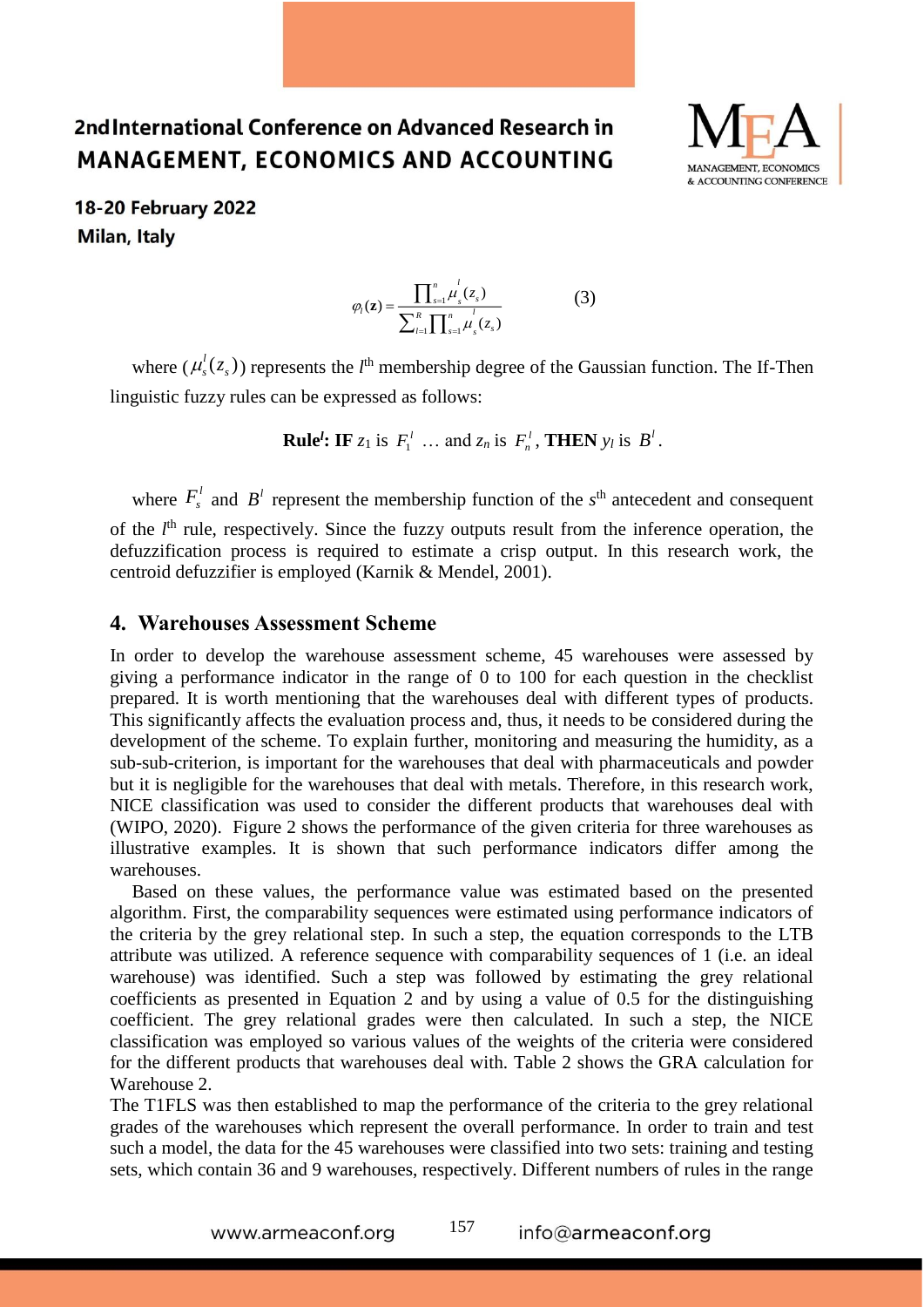

### 18-20 February 2022 Milan, Italy

of 1 to 20 were employed and the number of rules led to the minimum error was finally used. The parameters of T1FLS were initialized using k-means clustering and then optimized using the steepest descent algorithm (Mendel, 2017). The performance of the developed T1FLS for the training and the testing sets using 7 rules was as expected, where the root mean square error values for the training and testing sets were 0.032 and 0.036, respectively. In addition, the coefficient of determination  $(R^2)$  is  $R^2$  (Train, Test) = [0.91, 0.92]. Therefore, such a model can now be used to estimate the performance indicators for new warehouses without the need to re-perform the GRA calculation.



Figure 2 Examples of the evaluated warehouses.

| Table II The calculation of the grey relational analysis for Warehouse 2. |  |  |
|---------------------------------------------------------------------------|--|--|
|                                                                           |  |  |

|                 | Material   |           |          |         | Warehouse  |            |         |        | Ouality    | Human     |
|-----------------|------------|-----------|----------|---------|------------|------------|---------|--------|------------|-----------|
|                 |            | Handling  |          |         | Management | Energy     | Code of |        | Management | Resources |
|                 | Facilities | Equipment | Products | Process | System     | Efficiency | Ethics  | Safety | System     | System    |
| Warehouse 2     | 62.2       | 56.8      | 37.3     | 70.7    | 76.1       | 52.5       | 93.9    | 70.2   | 60.0       | 90.8      |
| Grey relational |            |           |          |         |            |            |         |        |            |           |
| generating      | 0.60       | 0.57      | 0.37     | 0.71    | 0.75       | 0.72       | 0.93    | 0.69   | 0.58       | 0.89      |
| Grey relational |            |           |          |         |            |            |         |        |            |           |
| coefficient     | 0.55       | 0.54      | 0.44     | 0.63    | 0.67       | 0.64       | 0.88    | 0.62   | 0.55       | 0.82      |
| Weights         | 0.15       | 0.09      | 0.14     | 0.11    | 0.18       | 0.05       | 0.04    | 0.08   | 0.11       | 0.05      |
| Grey Relational |            |           |          |         |            |            |         |        |            |           |
| Grade           | 0.61       |           |          |         |            |            |         |        |            |           |

#### **5. CONCLUSIONS**

In this research work, a new paradigm that integrated the grey relational analysis (GRA) and the type-1 fuzzy logic system (T1FLS) was introduced to present a warehouse assessment scheme. Ten criteria that mostly affected warehouses dealing with various products were defined. Such a step was followed by evaluating 45 warehouses. The GRA was then employed to calculate the grey relational grades, as performance indicators. Such a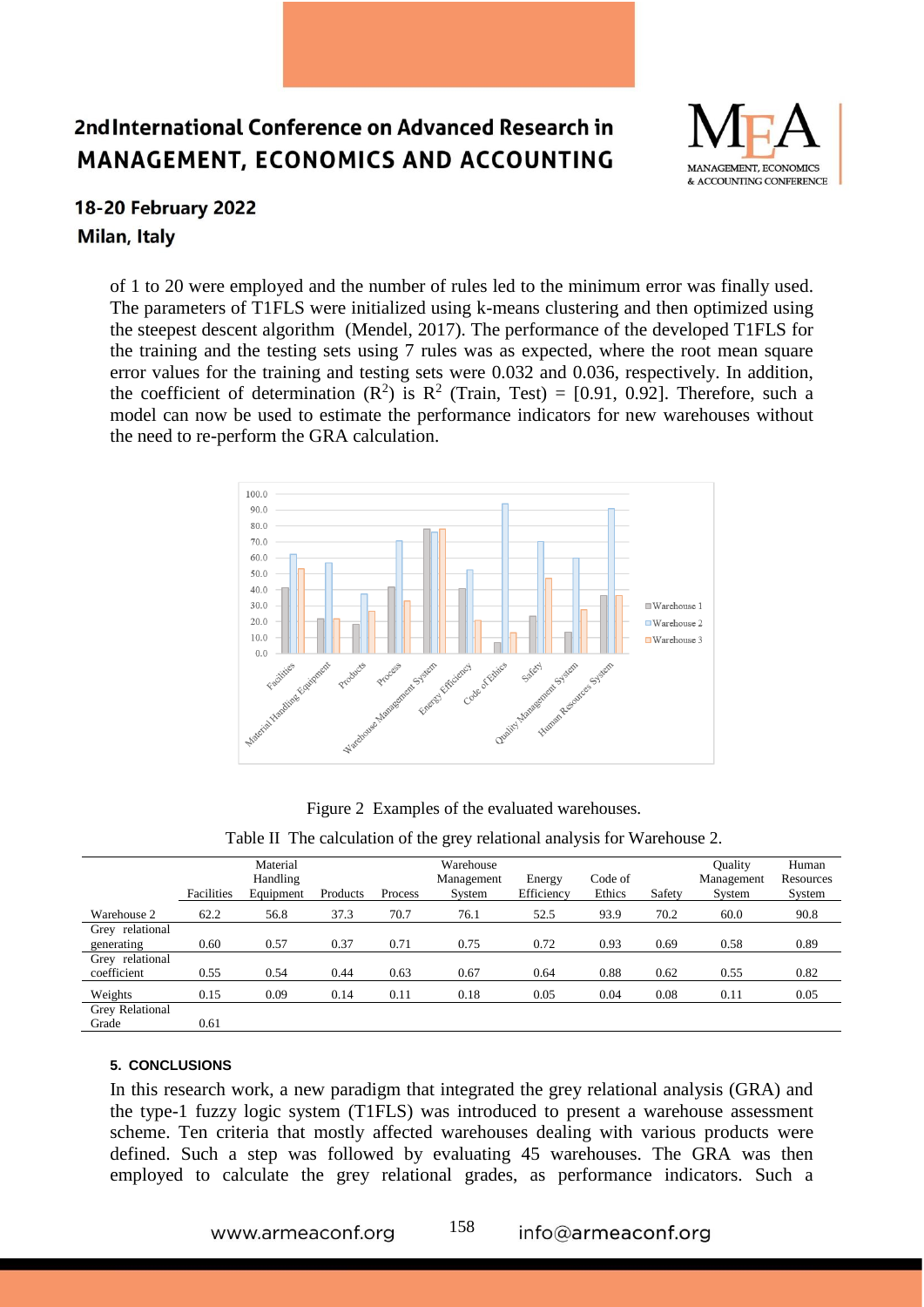

### 18-20 February 2022 Milan, Italy

performance was then mapped to the performance of the criteria by using T1FLS. The T1FLS can then be used to evaluate the performance for new warehouses without re-performing the GRA calculation. The algorithm introduced in this work was able to evaluate warehouses successfully. In addition, such an algorithm can be advantageous in the multi-criteria decision-making area.

#### **Acknowledgments**

The authors would like to acknowledge the financial support from The Royal Academy of Engineering (UK) and Industrial Scientific Research and Development Fund-The Higher Council for Science and Technology (Jordan) under Grant IAAP18-19\82. The authors wish also to thank The Conformity Assessment Centre in The Royal Scientific Society, Agility Global Integrated Logistics and Alsamah Company for their support.

#### **References**

- AlAlaween, W. H., AlAlawin, A. H., Al-Durgham, L., & Albashabsheh, N. T. (2021). A new integrated modelling architecture based on the concept of the fuzzy logic for the turning process. *Journal of Intelligent & Fuzzy Systems*(Preprint), 1-13.
- AlAlaween, W. H., Alalawin, A. H., Mahfouf, M., & Abdallah, O. H. (2021). A Dynamic Type-1 Fuzzy Logic System for the Development of a New Warehouse Assessment Scheme. *IEEE Access, 9*, 43611-43619.
- AlAlaween, W. H., AlAlawin, A. H., Mahfouf, M., Abdallah, O. H., Shbool, M. A., & Mustafa, M. F. (2021). A new framework for warehouse assessment using a Genetic-Algorithm driven analytic network process. *Plos one, 16*(9), e0256999.
- Bajec, P., & Tuljak-Suban, D. (2019). An Integrated Analytic Hierarchy Process—Slack Based Measure-Data Envelopment Analysis Model for Evaluating the Efficiency of Logistics Service Providers Considering Undesirable Performance Criteria. *Sustainability, 11*(8), 2330.
- Evangelista, P., Santoro, L., & Thomas, A. (2018). Environmental sustainability in third-party logistics service providers: A systematic literature review from 2000–2016. *Sustainability, 10*(5), 1627.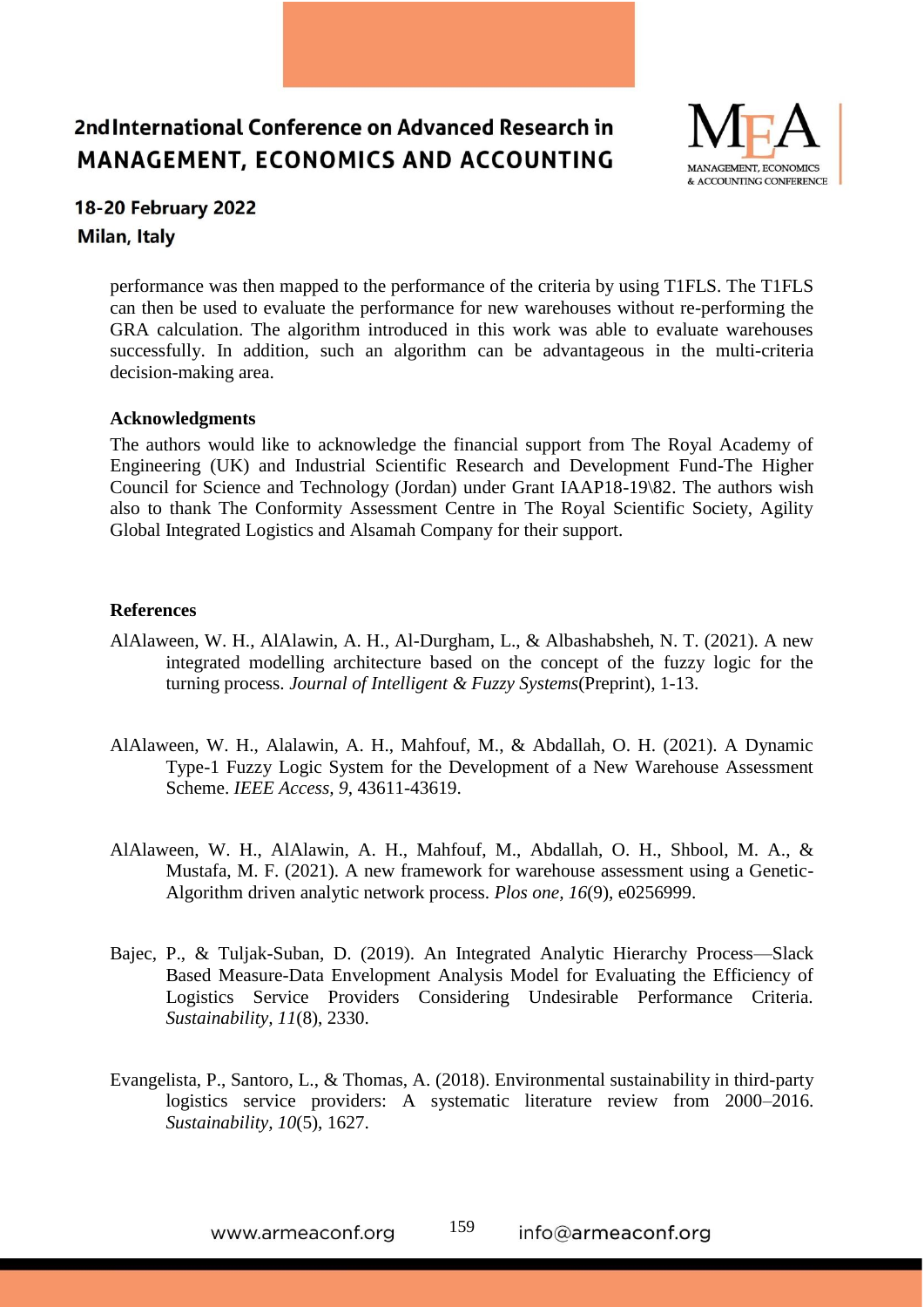

### 18-20 February 2022 Milan, Italy

- Goepel, K. D., & Performance, B. (2019). Comparison of Judgment Scales of the Analytical Hierarchy Process-A New Approach. *International Journal of Information Technology and Decision Making, 18*(2), 445-463.
- Guarnieri, P., Sobreiro, V. A., Nagano, M. S., & Serrano, A. L. M. (2015). The challenge of selecting and evaluating third-party reverse logistics providers in a multicriteria perspective: a Brazilian case. *Journal of Cleaner Production, 96*, 209-219.
- Hu, Y.-C. (2020). A multivariate grey prediction model with grey relational analysis for bankruptcy prediction problems. *Soft Computing, 24*(6), 4259-4268.
- Huang, Y., Shen, L., & Liu, H. (2019). Grey relational analysis, principal component analysis and forecasting of carbon emissions based on long short-term memory in China. *Journal of Cleaner Production, 209*, 415-423.
- Karnik, N. N., & Mendel, J. M. (2001). Centroid of a type-2 fuzzy set. *information SCiences, 132*(1-4), 195-220.
- Keshavarz Ghorabaee, M., Amiri, M., Kazimieras Zavadskas, E., & Antuchevičienė, J. (2017). Assessment of third-party logistics providers using a CRITIC–WASPAS approach with interval type-2 fuzzy sets. *Transport, 32*(1), 66-78.
- Mardani, A., Zavadskas, E. K., Khalifah, Z., Jusoh, A., & Nor, K. M. (2016). Multiple criteria decision-making techniques in transportation systems: a systematic review of the state of the art literature. *Transport, 31*(3), 359-385.
- Mendel, J. M. (2017). Uncertain rule-based fuzzy systems. In *Introduction and new directions* (pp. 684). Springer.
- Roy, J., Pamučar, D., & Kar, S. (2019). Evaluation and selection of third party logistics provider under sustainability perspectives: an interval valued fuzzy-rough approach. *Annals of Operations Research*, 1-46.